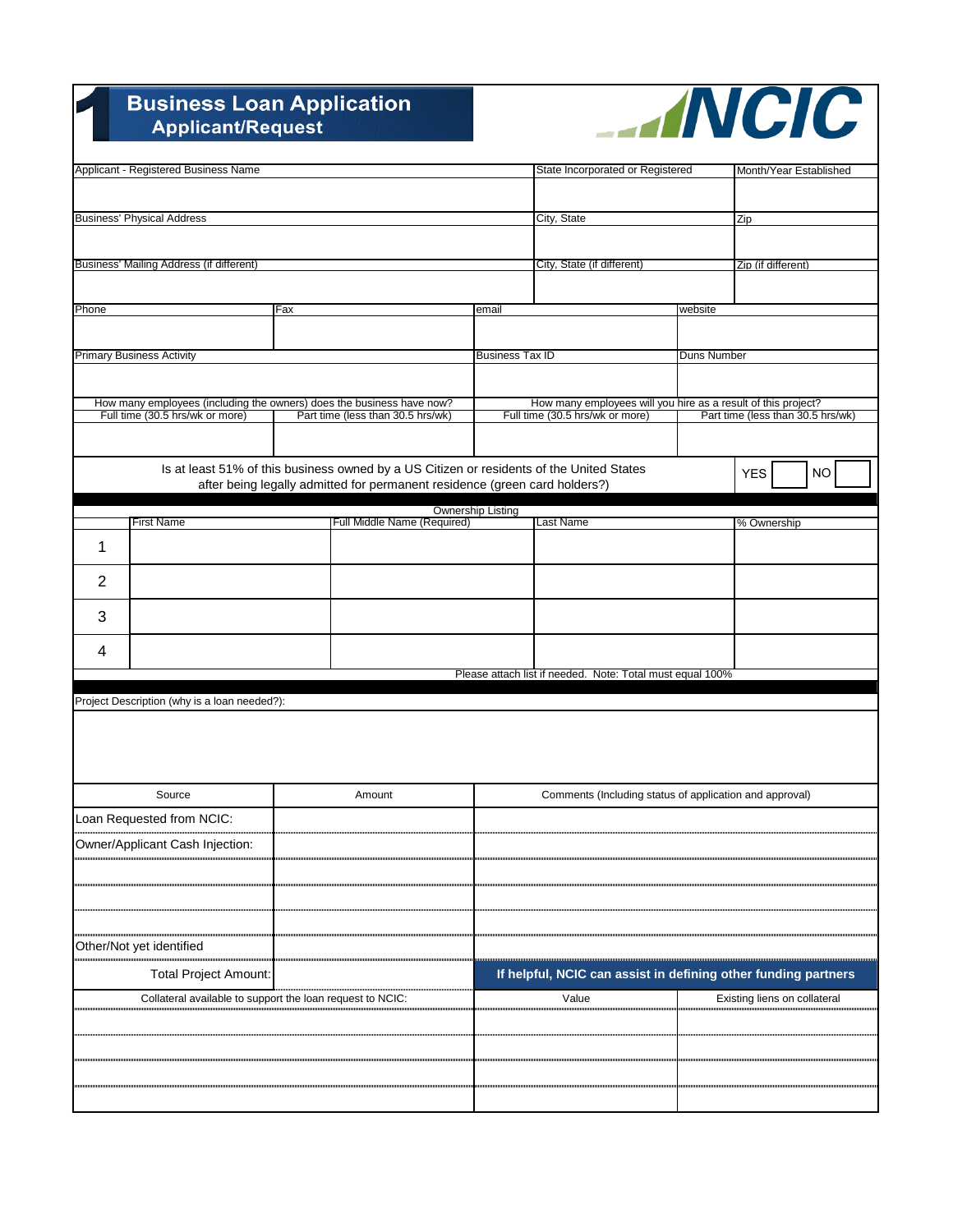| <b>Business Loan Application</b><br><b>Attachments and Signatures</b>                                       | <b>ANCIC</b>                                                                                                                              |
|-------------------------------------------------------------------------------------------------------------|-------------------------------------------------------------------------------------------------------------------------------------------|
| The following supporting information is being sent to NCIC with this application:                           |                                                                                                                                           |
| <b>Description</b>                                                                                          | Comments                                                                                                                                  |
| Most recent 3 years business federal tax returns                                                            |                                                                                                                                           |
| Most recent 3 years personal federal tax returns                                                            |                                                                                                                                           |
| Year to Date Financials (Profit & Loss and Balance Sheet)                                                   |                                                                                                                                           |
| 12 month projected cash flow                                                                                |                                                                                                                                           |
| <b>Business Plan</b><br>(required for start-ups and those in operation for less than 2 years)               |                                                                                                                                           |
| Business Debt Schedule (see separate form)                                                                  |                                                                                                                                           |
| Personal Financial Statement (see separate form)                                                            |                                                                                                                                           |
|                                                                                                             |                                                                                                                                           |
|                                                                                                             |                                                                                                                                           |
| be it legal, UCC filing and recording fees, taxes or otherwise.                                             | By submitting this application, the applicant is agreeing that loan related fees, expenses and alike are the applicant's responsibility,  |
| work with us in structuring a solution to mitigate that risk.                                               | NCIC's interest rates are calculated based on the risk of the loan. Therefore to achieve the optimal rate, the applicant is encouraged to |
| NCIC Loan Administration Fee is equal to the greater of 1% of the loan amount or \$500, payable at closing. |                                                                                                                                           |

## **Signatures**

Undersigned hereby certifies that the enclosed application information including all attachments, exhibits, schedules and supporting documents are valid, accurate and complete as of the stated date(s). These statements are made for the purpose of obtaining a loan. False statements may result in the forfeiture of benefits. I/We authorize disclosure of all information submitted in connection with this application to any financial institution interested in participating in this financing. I/We consent to have NCIC obtain any and all information regarding my/our employment, checking and/or savings accounts, credit obligations and all other credit matters which it may require in connection with this application.

| <b>Business Owner Name 1</b> | <b>Business Owner Name 2</b> |
|------------------------------|------------------------------|
|                              |                              |
| Signature                    | Signature                    |
|                              |                              |
| Date                         | Date                         |
|                              |                              |
|                              |                              |
| <b>Business Owner Name 3</b> | <b>Business Owner Name 4</b> |
|                              |                              |
|                              | Signature                    |
| Signature                    |                              |
| Date                         | Date                         |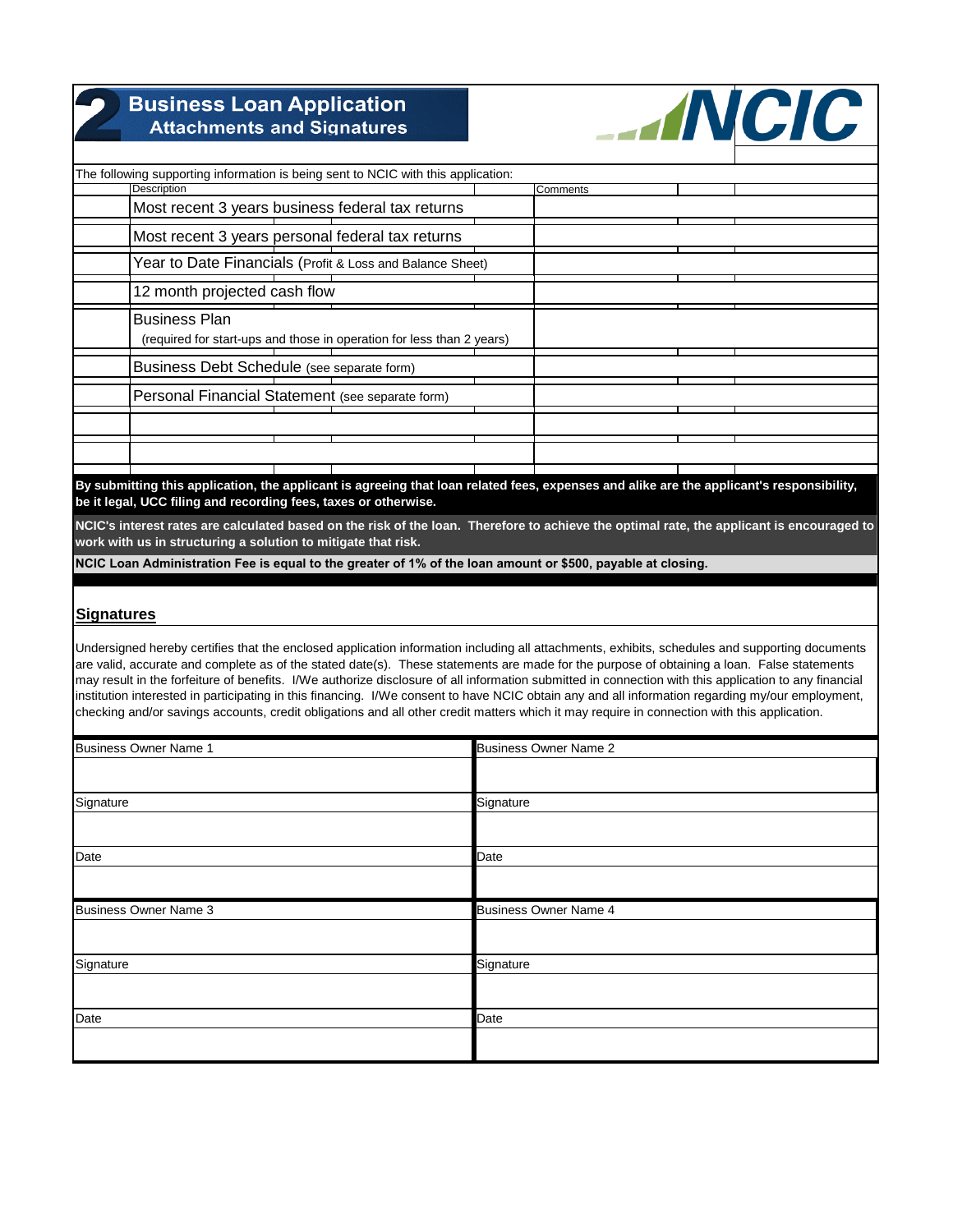| <b>Business Loan Application</b><br><b>Credit Authorization</b>                                                                                                                                                                                                                                                                                                                                                                                                                                                                                                                                                                         | <b>ANCIC</b>                                          |                                                                               |                         |        |                          |              |                                                            |
|-----------------------------------------------------------------------------------------------------------------------------------------------------------------------------------------------------------------------------------------------------------------------------------------------------------------------------------------------------------------------------------------------------------------------------------------------------------------------------------------------------------------------------------------------------------------------------------------------------------------------------------------|-------------------------------------------------------|-------------------------------------------------------------------------------|-------------------------|--------|--------------------------|--------------|------------------------------------------------------------|
|                                                                                                                                                                                                                                                                                                                                                                                                                                                                                                                                                                                                                                         |                                                       |                                                                               | <b>Business Owner 1</b> |        |                          |              |                                                            |
| I hereby authorize Northern Community Investment Corporation to conduct credit investigations and verifications and to obtain credit bureau reports (including<br>consumer and/or business credit report) on the undersigned and any other entity of which I am a principal.                                                                                                                                                                                                                                                                                                                                                            |                                                       |                                                                               |                         |        |                          |              |                                                            |
| In addition, and notwithstanding anything to the contrary, I also expressly authorize the release of any financial/organizational information or data from third party<br>sources (Banks, Financial Institutions, Insurance Companies, Attorneys, Accountants, Credit Unions, etc.) to Northern Community Investment Corporation upon its<br>written or verbal request.                                                                                                                                                                                                                                                                 |                                                       |                                                                               |                         |        |                          |              |                                                            |
| <b>Name</b>                                                                                                                                                                                                                                                                                                                                                                                                                                                                                                                                                                                                                             |                                                       |                                                                               |                         |        |                          |              |                                                            |
| Social Security Number                                                                                                                                                                                                                                                                                                                                                                                                                                                                                                                                                                                                                  | Date of Birth                                         | Name of Primary Employer                                                      |                         |        |                          | Yrs. Service | Home (own/rent)                                            |
|                                                                                                                                                                                                                                                                                                                                                                                                                                                                                                                                                                                                                                         |                                                       |                                                                               |                         |        |                          |              |                                                            |
| Work email                                                                                                                                                                                                                                                                                                                                                                                                                                                                                                                                                                                                                              |                                                       |                                                                               | Home email              |        |                          |              |                                                            |
|                                                                                                                                                                                                                                                                                                                                                                                                                                                                                                                                                                                                                                         |                                                       |                                                                               |                         |        |                          |              |                                                            |
| <b>Physical Home Address</b>                                                                                                                                                                                                                                                                                                                                                                                                                                                                                                                                                                                                            |                                                       | Home Mailing Address if Different                                             |                         | City   |                          | State        | Zip Code                                                   |
|                                                                                                                                                                                                                                                                                                                                                                                                                                                                                                                                                                                                                                         |                                                       |                                                                               |                         |        |                          |              |                                                            |
|                                                                                                                                                                                                                                                                                                                                                                                                                                                                                                                                                                                                                                         |                                                       |                                                                               |                         | Yes/No |                          |              | Please provide details, attach additional pages as needed. |
| Have you or any officers of the company ever been involved in bankruptcy proceedings?                                                                                                                                                                                                                                                                                                                                                                                                                                                                                                                                                   |                                                       |                                                                               |                         |        |                          |              |                                                            |
| Are you or your business involved in any lawsuits, or aware of any pending lawsuits?                                                                                                                                                                                                                                                                                                                                                                                                                                                                                                                                                    |                                                       |                                                                               |                         |        |                          |              |                                                            |
| Are you required to pay child support?                                                                                                                                                                                                                                                                                                                                                                                                                                                                                                                                                                                                  |                                                       |                                                                               |                         |        |                          |              |                                                            |
|                                                                                                                                                                                                                                                                                                                                                                                                                                                                                                                                                                                                                                         | If yes, are all child support obligations current?    |                                                                               |                         |        |                          |              |                                                            |
|                                                                                                                                                                                                                                                                                                                                                                                                                                                                                                                                                                                                                                         | Please list all other business entities that you own: |                                                                               |                         |        |                          |              |                                                            |
|                                                                                                                                                                                                                                                                                                                                                                                                                                                                                                                                                                                                                                         |                                                       |                                                                               |                         |        |                          |              |                                                            |
| The following information is requested by the Federal Government in order to monitor the lender's compliance with the Equal Credit Opportunity Act. You are not<br>required to furnish the information, but are encouraged to do so. The law requires the lender may neither discriminate on the basis of this information, or on<br>whether you choose to furnish it. However, if you choose not to furnish it, under Federal regulations the lender is required to note race and sex on the basis of<br>visual observation or surname. Please select "Yes" from the dropdown box when applicable. If not, select "No" or leave blank. |                                                       |                                                                               |                         |        |                          |              |                                                            |
|                                                                                                                                                                                                                                                                                                                                                                                                                                                                                                                                                                                                                                         | Female                                                |                                                                               | Male                    |        |                          |              |                                                            |
|                                                                                                                                                                                                                                                                                                                                                                                                                                                                                                                                                                                                                                         | Hispanic or<br>Latino                                 |                                                                               | Not Hispanic or Latino  |        |                          |              |                                                            |
|                                                                                                                                                                                                                                                                                                                                                                                                                                                                                                                                                                                                                                         | White                                                 |                                                                               |                         |        |                          |              |                                                            |
|                                                                                                                                                                                                                                                                                                                                                                                                                                                                                                                                                                                                                                         | Black or African American                             |                                                                               |                         |        |                          |              |                                                            |
| American Indian or Alaska Native                                                                                                                                                                                                                                                                                                                                                                                                                                                                                                                                                                                                        |                                                       |                                                                               |                         |        |                          |              |                                                            |
|                                                                                                                                                                                                                                                                                                                                                                                                                                                                                                                                                                                                                                         | Asian                                                 |                                                                               |                         |        |                          |              |                                                            |
|                                                                                                                                                                                                                                                                                                                                                                                                                                                                                                                                                                                                                                         |                                                       | Native Hawaiian or Other Pacific Islander                                     |                         |        |                          |              |                                                            |
| NCIC discounts loans 0.5% for Veterans. The following information is for this purpose as well as reporting to the Federal Government for the above reasons and                                                                                                                                                                                                                                                                                                                                                                                                                                                                          |                                                       | purposes. If you choose not to furnish, we will assume you are not a Veteran. |                         |        |                          |              |                                                            |
|                                                                                                                                                                                                                                                                                                                                                                                                                                                                                                                                                                                                                                         | Veteran                                               |                                                                               | Non-Veteran             |        | Service Disabled Veteran |              |                                                            |
| Signature                                                                                                                                                                                                                                                                                                                                                                                                                                                                                                                                                                                                                               |                                                       |                                                                               |                         | Date   |                          |              |                                                            |
|                                                                                                                                                                                                                                                                                                                                                                                                                                                                                                                                                                                                                                         |                                                       |                                                                               |                         |        |                          |              |                                                            |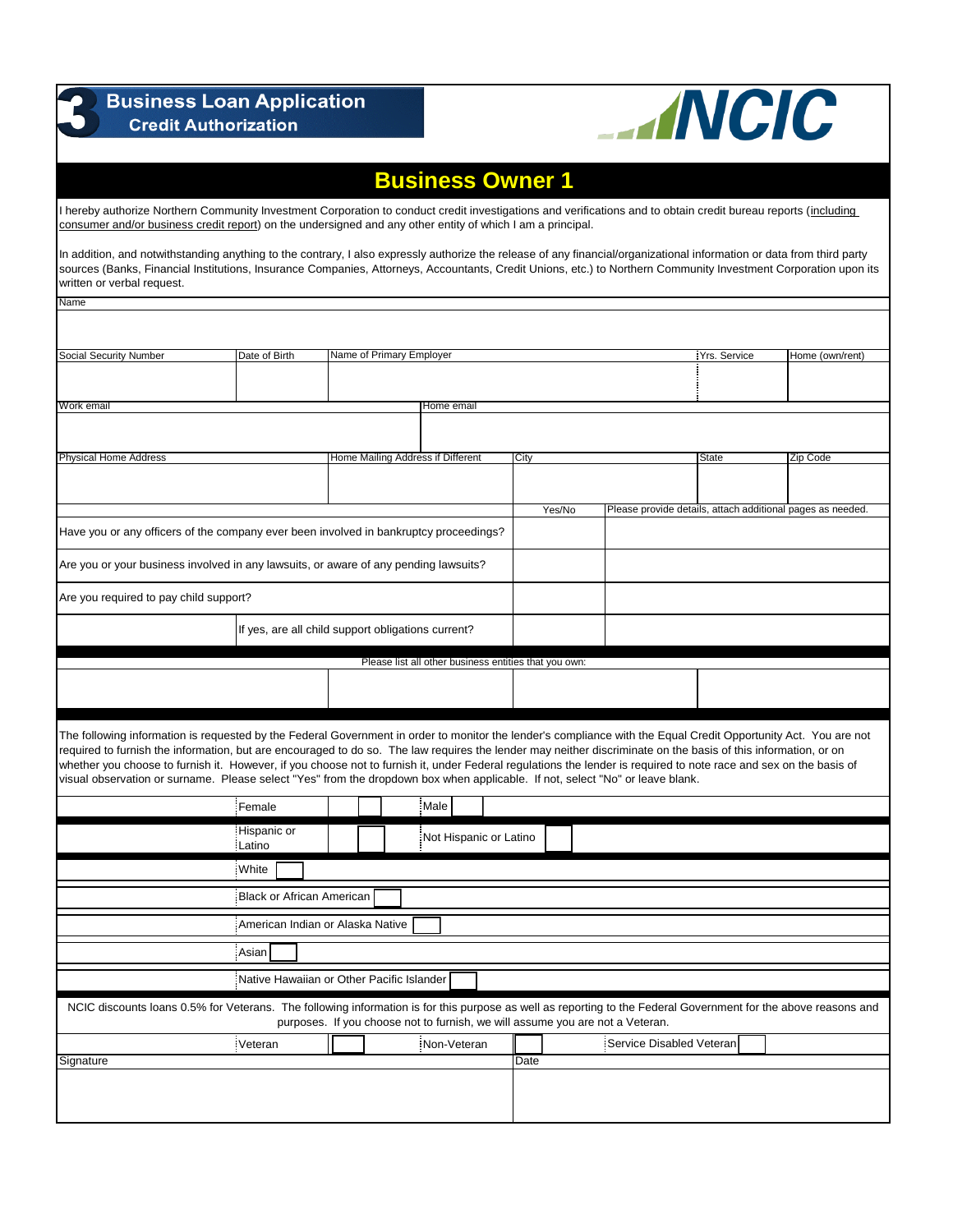| <b>Business Loan Application</b><br><b>Credit Authorization</b>                                                                                                                                                                                                                                                                                                                                                                                                                                                                                                                                                                         | <b>ANCIC</b>                                       |                                   |                                                       |        |                                                                               |              |                                                            |
|-----------------------------------------------------------------------------------------------------------------------------------------------------------------------------------------------------------------------------------------------------------------------------------------------------------------------------------------------------------------------------------------------------------------------------------------------------------------------------------------------------------------------------------------------------------------------------------------------------------------------------------------|----------------------------------------------------|-----------------------------------|-------------------------------------------------------|--------|-------------------------------------------------------------------------------|--------------|------------------------------------------------------------|
|                                                                                                                                                                                                                                                                                                                                                                                                                                                                                                                                                                                                                                         |                                                    |                                   | <b>Business Owner 2</b>                               |        |                                                                               |              |                                                            |
| I hereby authorize Northern Community Investment Corporation to conduct credit investigations and verifications and to obtain credit bureau reports (including<br>consumer and/or business credit report) on the undersigned and any other entity of which I am a principal.                                                                                                                                                                                                                                                                                                                                                            |                                                    |                                   |                                                       |        |                                                                               |              |                                                            |
| In addition, and notwithstanding anything to the contrary, I also expressly authorize the release of any financial/organizational information or data from third party<br>sources (Banks, Financial Institutions, Insurance Companies, Attorneys, Accountants, Credit Unions, etc.) to Northern Community Investment Corporation upon its<br>written or verbal request.                                                                                                                                                                                                                                                                 |                                                    |                                   |                                                       |        |                                                                               |              |                                                            |
| <b>Name</b>                                                                                                                                                                                                                                                                                                                                                                                                                                                                                                                                                                                                                             |                                                    |                                   |                                                       |        |                                                                               |              |                                                            |
| Social Security Number                                                                                                                                                                                                                                                                                                                                                                                                                                                                                                                                                                                                                  | Date of Birth                                      | Name of Primary Employer          |                                                       |        |                                                                               | Yrs. Service | Home (own/rent)                                            |
|                                                                                                                                                                                                                                                                                                                                                                                                                                                                                                                                                                                                                                         |                                                    |                                   |                                                       |        |                                                                               |              |                                                            |
| Work email                                                                                                                                                                                                                                                                                                                                                                                                                                                                                                                                                                                                                              |                                                    |                                   | Home email                                            |        |                                                                               |              |                                                            |
|                                                                                                                                                                                                                                                                                                                                                                                                                                                                                                                                                                                                                                         |                                                    |                                   |                                                       |        |                                                                               |              |                                                            |
| <b>Physical Home Address</b>                                                                                                                                                                                                                                                                                                                                                                                                                                                                                                                                                                                                            |                                                    | Home Mailing Address if Different |                                                       | City   |                                                                               | State        | Zip Code                                                   |
|                                                                                                                                                                                                                                                                                                                                                                                                                                                                                                                                                                                                                                         |                                                    |                                   |                                                       |        |                                                                               |              |                                                            |
| Have you or any officers of the company ever been involved in bankruptcy proceedings?                                                                                                                                                                                                                                                                                                                                                                                                                                                                                                                                                   |                                                    |                                   |                                                       | Yes/No |                                                                               |              | Please provide details, attach additional pages as needed. |
|                                                                                                                                                                                                                                                                                                                                                                                                                                                                                                                                                                                                                                         |                                                    |                                   |                                                       |        |                                                                               |              |                                                            |
| Are you or your business involved in any lawsuits, or aware of any pending lawsuits?                                                                                                                                                                                                                                                                                                                                                                                                                                                                                                                                                    |                                                    |                                   |                                                       |        |                                                                               |              |                                                            |
| Are you required to pay child support?                                                                                                                                                                                                                                                                                                                                                                                                                                                                                                                                                                                                  |                                                    |                                   |                                                       |        |                                                                               |              |                                                            |
|                                                                                                                                                                                                                                                                                                                                                                                                                                                                                                                                                                                                                                         | If yes, are all child support obligations current? |                                   |                                                       |        |                                                                               |              |                                                            |
|                                                                                                                                                                                                                                                                                                                                                                                                                                                                                                                                                                                                                                         |                                                    |                                   | Please list all other business entities that you own: |        |                                                                               |              |                                                            |
|                                                                                                                                                                                                                                                                                                                                                                                                                                                                                                                                                                                                                                         |                                                    |                                   |                                                       |        |                                                                               |              |                                                            |
| The following information is requested by the Federal Government in order to monitor the lender's compliance with the Equal Credit Opportunity Act. You are not<br>required to furnish the information, but are encouraged to do so. The law requires the lender may neither discriminate on the basis of this information, or on<br>whether you choose to furnish it. However, if you choose not to furnish it, under Federal regulations the lender is required to note race and sex on the basis of<br>visual observation or surname. Please select "Yes" from the dropdown box when applicable. If not, select "No" or leave blank. |                                                    |                                   |                                                       |        |                                                                               |              |                                                            |
|                                                                                                                                                                                                                                                                                                                                                                                                                                                                                                                                                                                                                                         | Female                                             |                                   | Male                                                  |        |                                                                               |              |                                                            |
|                                                                                                                                                                                                                                                                                                                                                                                                                                                                                                                                                                                                                                         | Hispanic or<br>Latino                              |                                   | Not Hispanic or Latino                                |        |                                                                               |              |                                                            |
|                                                                                                                                                                                                                                                                                                                                                                                                                                                                                                                                                                                                                                         | White                                              |                                   |                                                       |        |                                                                               |              |                                                            |
|                                                                                                                                                                                                                                                                                                                                                                                                                                                                                                                                                                                                                                         | Black or African American                          |                                   |                                                       |        |                                                                               |              |                                                            |
|                                                                                                                                                                                                                                                                                                                                                                                                                                                                                                                                                                                                                                         | American Indian or Alaska Native                   |                                   |                                                       |        |                                                                               |              |                                                            |
|                                                                                                                                                                                                                                                                                                                                                                                                                                                                                                                                                                                                                                         | Asian                                              |                                   |                                                       |        |                                                                               |              |                                                            |
| Native Hawaiian or Other Pacific Islander                                                                                                                                                                                                                                                                                                                                                                                                                                                                                                                                                                                               |                                                    |                                   |                                                       |        |                                                                               |              |                                                            |
| NCIC discounts loans 0.5% for Veterans. The following information is for this purpose as well as reporting to the Federal Government for the above reasons and                                                                                                                                                                                                                                                                                                                                                                                                                                                                          |                                                    |                                   |                                                       |        | purposes. If you choose not to furnish, we will assume you are not a Veteran. |              |                                                            |
|                                                                                                                                                                                                                                                                                                                                                                                                                                                                                                                                                                                                                                         | Veteran                                            |                                   | Non-Veteran                                           |        | Service Disabled Veteran                                                      |              |                                                            |
| Signature                                                                                                                                                                                                                                                                                                                                                                                                                                                                                                                                                                                                                               |                                                    |                                   |                                                       | Date   |                                                                               |              |                                                            |
|                                                                                                                                                                                                                                                                                                                                                                                                                                                                                                                                                                                                                                         |                                                    |                                   |                                                       |        |                                                                               |              |                                                            |